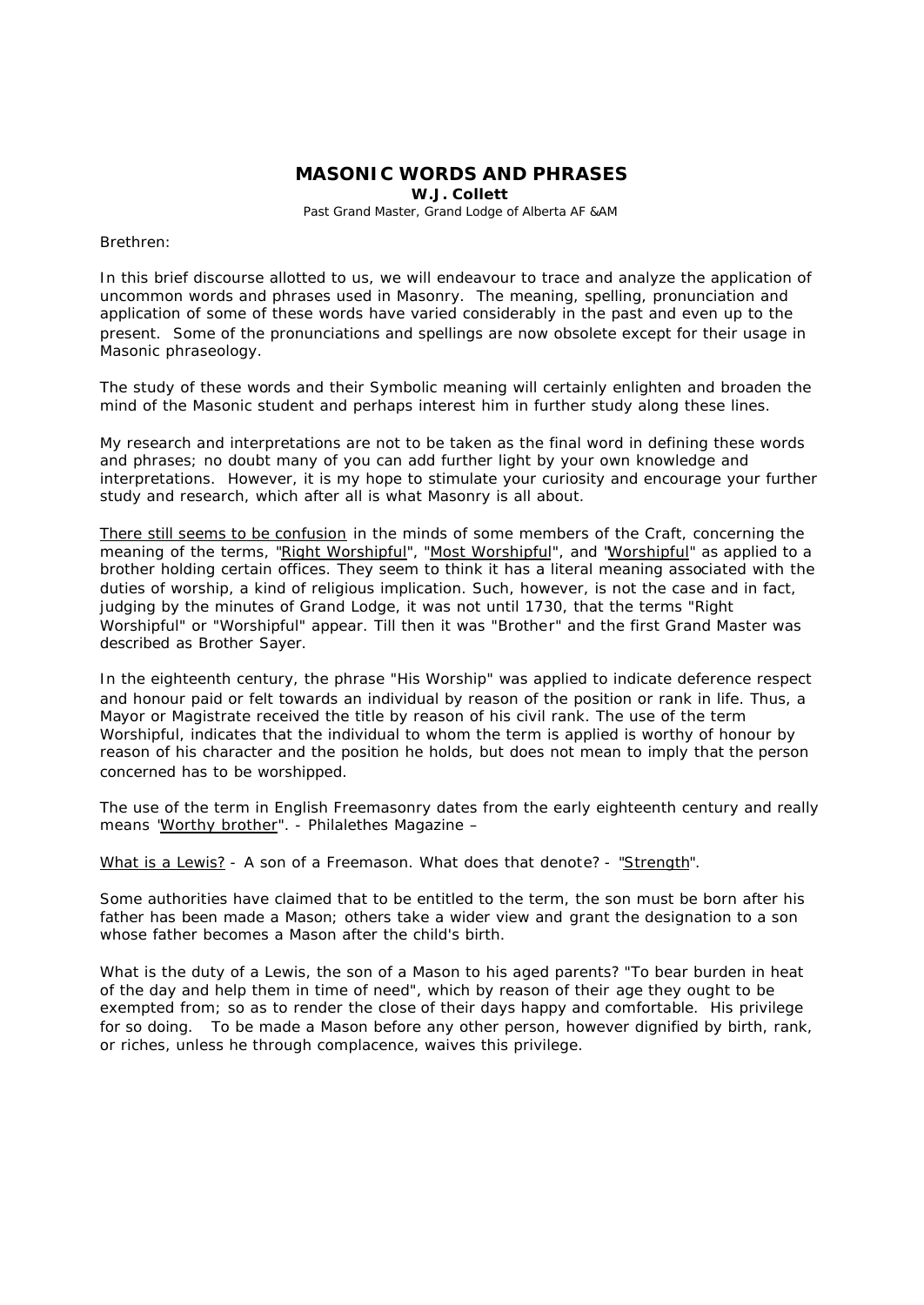In the early days of Masonry in Alberta, we have a history of two known brethren, who were "Lewis Masons " - admitted into the Order after their 18th year by reason of their father's membership and a Grand Master's dispensation. The Board of General Purposes of the Grand Lodge of England has ruled, without qualification, that a Lewis is a son of a .Mason. It was further amplified in which it was indicated that this ruling applied irrespective of the time of birth.

A Lewis can only be initiated under the age of twenty-one, in most Jurisdictions by dispensation of the Grand Master. (Several American Lodges, Idaho, North Dakota, accept young men aged eighteen or over for membership - having recently changed their Grand Lodge Constitution.)

By long established custom, a Lewis takes precedence over anyone who is not, only if there is more than one candidate to be initiated on the same evening. He is not entitled, as is sometimes claimed, to any preference in the appointment of Officers in the Lodge and should not be shown any privilege other than the one that has been mentioned.

The Word Tubal Cain, means "worldly possessions or possessor of the world", or "one who is jealous of confusion". Tubal Cain was the son of Lamech and Zillah, brother of Jabel and Jubel, and the first worker in metals. He is mentioned in the bible, in the Book of Genesis, Chapter 4, Verse 22. (An instructor of every artificer in brass and iron.)

It is said that Tubal Cain excelled all other men in strength and was renowned for his warlike achievements. Mackey says the true derivation of the word is an instrument of iron that has been forged. Tubal Cain was accorded the invention of the Smith Craft: of gold and silver, iron, copper, and steel in the legend of the Craft in the old manuscript Constitutions.

Hiram Abiff: - a widow's son - name meant Master Workman, Architect and Chief Builder. (He was a Smith and not a stone Mason.)

Hiram, the widow's son, was the son of a Tyrian, his mother being an Israelite of the tribe of Dan, and the widow of a man of the tribe of Napthali. He was sent by Hiram King of Tyre, to Jerusalem to be Chief Architect to Solomon. Abiff, is generally interpreted as a title of respect or veneration, from the Hebrew "Abi", meaning "my father".

Sprig of Acacia: - Mackey says that it is symbolic of the immortality of the soul; it is a symbol of innocence also a symbol of death and re-birth. In the scriptures, the Acacia is known as "Shitta", or in the plural "Shittim". Wood of Acacia is considered sacred wood, used in making the Tabernacle of Moses, the Ark of the Covenant, and the sacred furniture of the Holy Place. The wood is heavier than water and is not attacked by the white ant or any other insect.

Admitted: - a candidate is admitted on entering the second degree of the Order.

Ample Form: - When is Grand Lodge said to be opened in "Ample Form"? When the Grand Master is present. When a Past Grand Master or Deputy Grand Master presides, Grand Lodge is opened in "Due Form", and at all other times in "Form" only, yet with the same authority.

Applause in Lodge: - Is applause in Lodge permissible? Masonic applause is to be deprecated. If indulged in at all, it should take the form of a single clap, given in unison at the command of the D.O.C.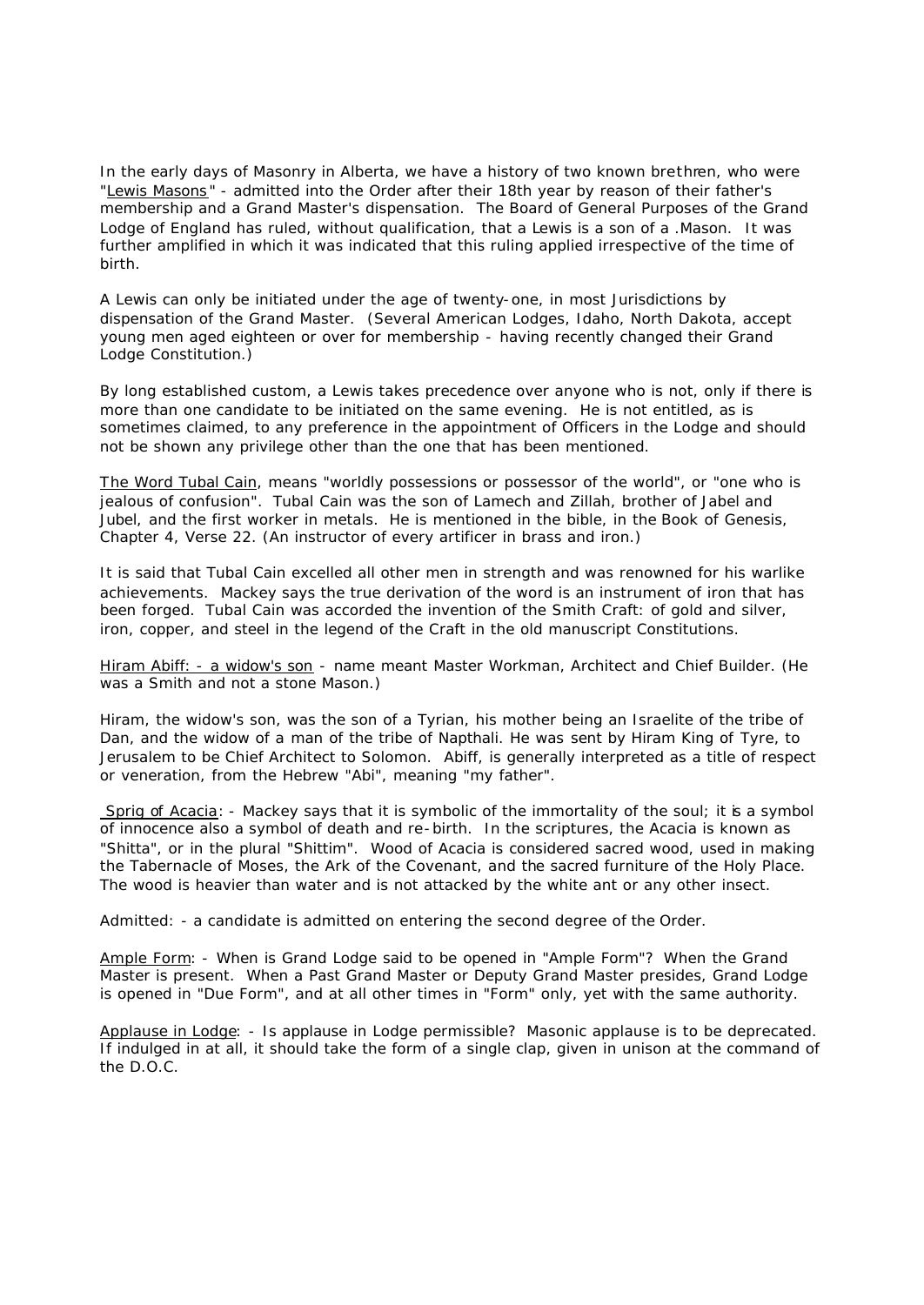Anno Lucis: - Why do Freemasons use the term? Like the Jewish Calendar, Freemasonry measures its years from the Creation. Preston wrote, "from the commencement of the world we may trace the foundation of Masonry". According to the common view, the Christian Era began roughly 4,000 years after the Creation; therefore, the Masonic year is obtained by adding 4,000 to the year of the Christian Era; and Freemasons, instead of using "Anno Domini", use "Anno Lucis" or in the year of Light.

Ashlar: - The derivation of this word is apparently unknown. It is sometimes generally accepted as me aning common freestones as they are brought, rough and chipped from the quarry, or hewn stones prepared for facing buildings. In Speculative Masonry, we adapt the Ashlar in two different states, as symbols in the Apprentices' Degree. The Rough Ashlar, or stone in its rude or unpolished condition, is emblematic of man in his natural state, ignorant, uncultivated, and vicious. But when education has exerted its wholesome influence in expanding his intellect, retaining his passions, and purifying his life, he then is represented by the perfect Ashlar, which, under the skilful hands of the workmen has been smoothed, squared and fitted for its place in the building.

Audi, Vide, Tace:- These words mean, Hear, See and be silent: - the motto of the Craft. (Door of the G. L. also on G. L. Seal.)

Beehive: - Why is a beehive frequently used in connection with Masonic designs and illustrations? The beehive is an emblem of industry, and emphasizes the desirability of that virtue.

Black-balling: - Is black-balling constitutional? Quite constitutional, but always regrettable. In a well ordered Lodge, it should be unnecessary except on very rare occasions. Many Lodges include in their By-Laws an invitation to any Brother objecting to a proposed Candidate to communicate such objections privately to the Master or Secretary, in which case the proposer and seconder may be given the opportunity to withdraw their Candidate if they so desire. In Alberta, no person can be made a Mason if on the ballot two black balls appear against him.

Blazing Star: - What is the Blazing Star? The Blazing Star is described as one of the "Ornaments" of the Lodge, and is moralized on thus: "The Blazing Star or Glory in the Centre refers us to the sun, which enlightens the earth and by its benign influence dispenses its blessings to mankind".

Blue: - What is the significance of the colour blue? Friendship, fidelity and universal sympathy. Among the Druids blue was the symbol of truth. The Egyptians wrapped their principal god Amun in blue. The Babylonians clothed their idols in the same sacred colour. The Hindoos associated blue with the god, Vishnu, representing wisdom.

Jachin: - The name of the right hand or south pillar that stood on the porch of the temple, derived from the words, "Jah", meaning "Jehovah" and "Achin" "to establish'', signifies that God will establish his house of Israel; while the pillar "Boaz" compounded of B, - in and "oaz" "strength", signifies that "strength shall it be established." And thus were the Jews, in passing through the porch to the Temple, daily reminded of the abundant promises of God, and inspired with confidence in his protection and gratitude for his many acts of kindness to his chosen people.

Broken Column : - It is emblematic of the Chief Supporter of the Craft who fell before his work was completed. It denotes "sudden death".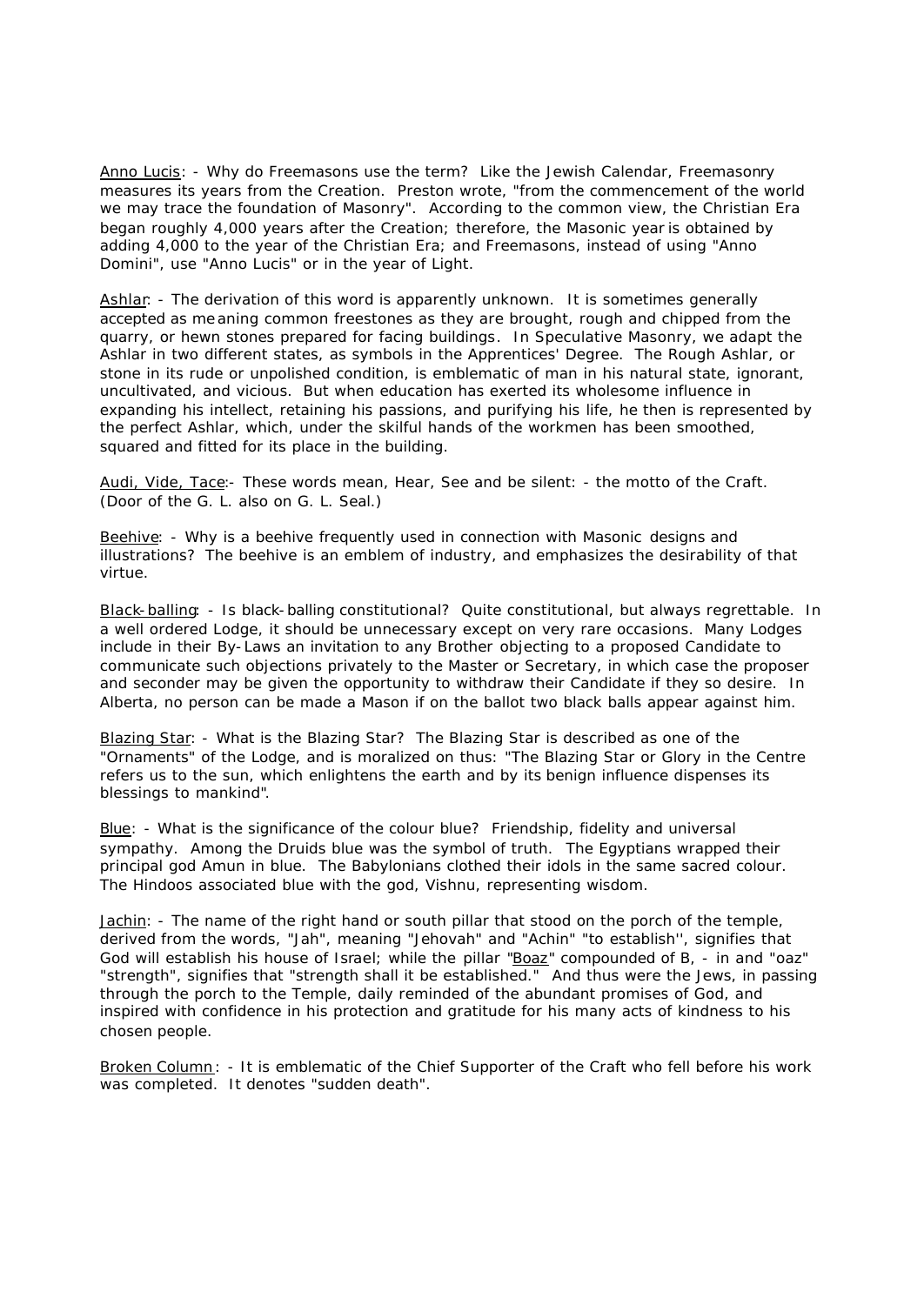Cable Tow: -- What is its symbolism? Brother Bernard Shillman has pointed out that it was customary among the ancient Semetic apace for captives, bondsmen and other menials to wear a halter as a taken of submission. What is the length of a Mason's cable tow? The length of a Master Mason's cable tow, or the distance within which attendance at his Lodge is said to be obligatory, is generally stated to be three miles. In some old Lodges it varied from five to fifty miles. Another interpretation is "if within the scope of your ability".

Calling Off: - A brief ceremony employed when for some reason a Lodge is to be temporarily adjourned. Calling On: - A brief ceremony employed before resumption of work after a Lodge has been temporarily adjourned.

On the Center: - What is meant by opening a Lodge on the Centre? It indicates a Lodge of Master Masons, all present being of that degree are equally near to or equally distant from the imaginary point that symbolizes "perfection".

What is the Symbolism of the Chisel? - The most picturesque symbolism of the Chisel reminds us that, although the chisel is a small instrument, the mightiest structures are indebted to its aid. Therefore, it teaches that per severance is necessary to establish perfection, that the rude material can receive its polish but from repeated efforts, and that nothing save indefatigable application can induce the habit of virtue, enlighten the mind and render the soul pure.

Coffin: - What is the symbolism of the Coffin? In the symbolism of the coffin is to be found a link with the Ancient Mysteries. In the ancient Mysteries the aspirant could not claim participation in the High Secrets until he had been placed in the "Pastos", bed or coffin. The placing him in the coffin was called the "symbolic death" and his deliverance was termed the "raising from the dead". The coffin in Freemasonry is found on Tracing boards, in the early part of last century, and has always constituted a part of the symbolism of the 3rd degree.

Compasses: - The compasses by describing the perfect geometrical figure of a circle, teach us to circumscribe our actions and the symbolism is the duty we owe to ourselves. In modern Masonic rituals the compasses are "dedicated to the Craft" and are emblematic of the restraint of violent passions. Here "passions" refers to any over-emotional lack of control. It is passions in the larger sense; intemperance, temper, unjust judgement, intolerance, selfishness, that the spiritual compasses circumscribe. The positions of the square and compasses in the three degrees are universally symbols of light, further light, more light.

Corinthian Column: - What does it denote and what is its c orrect? It denotes beauty and its position is at the Junior Warden's Station in the South. In Alberta the Junior Warden's Column is raised before the opening of the Lodge and again when the Lodge is closed.

Corn, Wire and Oil: - Symbolism of these words means, Nourishment of mind and body; refreshment of the soul; joy of achievement.

Cowan: - What is the difference between a Cowan and Eavesdropper? An eavesdropper is an intentional listener.A cowan may therefore be classed as an unintentional listener in Speculative Masonry. It is a Scotch term of contempt, a dry dyker, one who builds dykes or walls without mortar. Masonry therefore has no place for anyone that builds their symbolic walls without the cement of brotherly love. Hence, one who is uninitiated in the secrets of Masonry, or one who is not a Mason. He is a Mason without the word; the Apprentice who tries to masquerade as a Master. The eavesdropper in ancient times was that would be thief of secrets who listened under the eaves of houses. (There was often space between the wall and roof, for the purpose of ventilation.) Because to hear he had to get close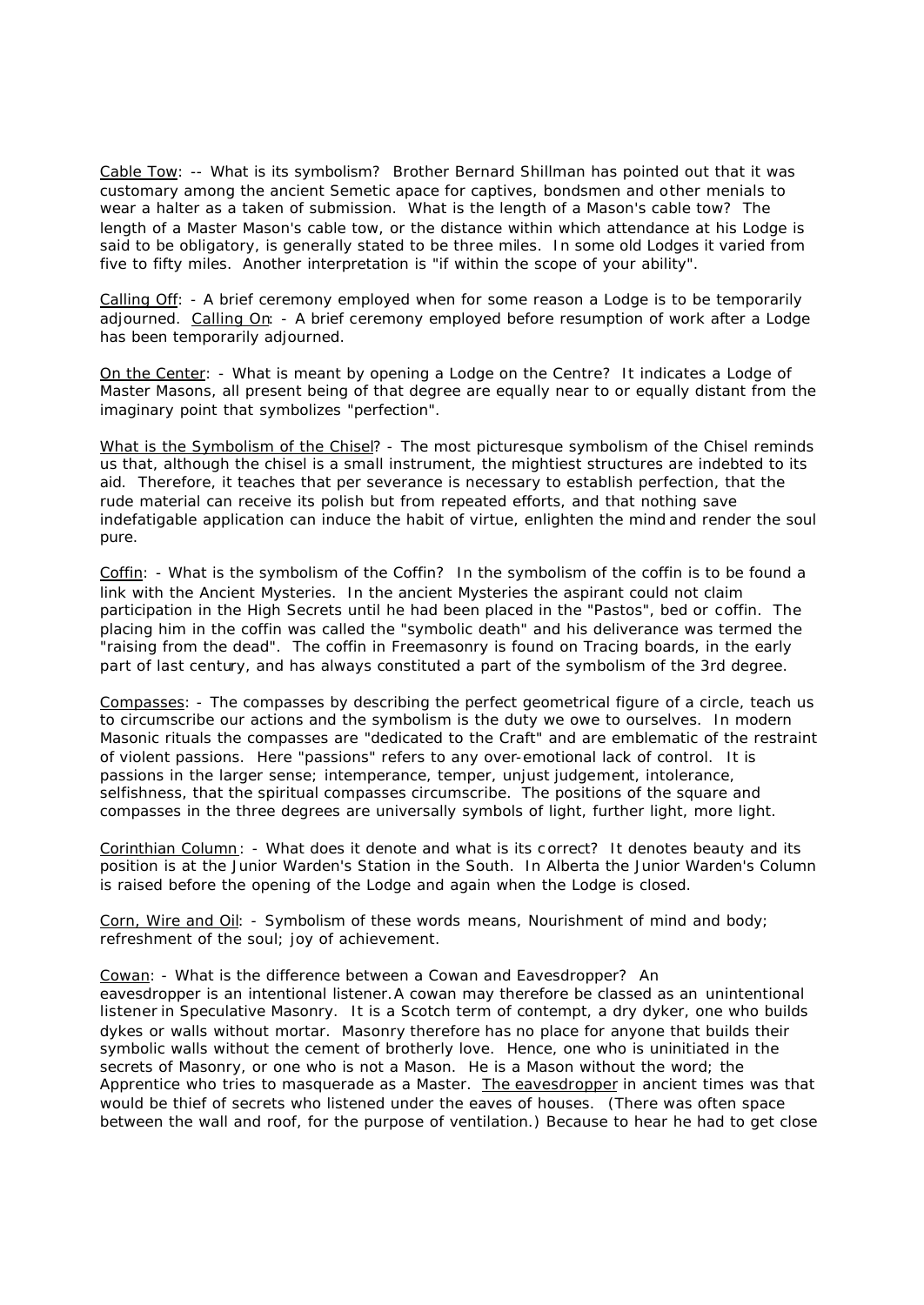to the wall under the eaves, he received the droppings from the roof it is rained; hence eavesdropper. In modern times the eavesdropper is that bold man who forges a good standing card, or finds one and masquerades as its owner; the man who has read a so-called "expose" of Masonry and tries to get into a Lodge; in order to ask for charity or help. He is very rare, and few Tilers have ever met him.

Demit: - It is an obsolete term once used for resigning membership of a Lodge. Actually the term means to "lay down" or "surrender" an office. Thus, to demit was "to resign". A demit is a certificate granted by a Lodge indicating that on t he date of issue, a brother ceases to be a member in good standing because upon its issue, a brother ceases to be a member in good standing in the Lodge issuing the demit. According to section 570, Constitution of Grand Lodge, it states any person having demitted from the Craft, may visit any one Lodge, subject to the prerogative of the Worshipful Master, not more than twice during his secession from the Craft. No such person shall be permitted any other Masonic Privilege whatsoever. (Section 564, P. 60 elaborates further on this.)

Dispensation: - Written authority from the Grand Master or District Deputy Grand Master, granting permission for a Lodge or Brother to depart from an established law or regulation. A Grand Master may grant a dispensation to shorten time between degrees, to admit more than the statutory number of candidates at one communication, (in Alberta five candidates is the maximum allowed), to change the date of regular meeting, to elect and install an officer out of time; to hold a church parade with regalia, etc. The dispensation should be read in open Lodge immediately after the opening of the Lodge. It is not correct in such cases for the dispensation to be read before the Lodge opens, because the reading of the dispensation is a part of the business of the meeting and no business can be transacted prior to the opening of the Lodge. The meeting is legalized not by the mere reading of the dispensation, but by the fact that it has been procured.

Drawing the Lodge: - In ancient times when Lodges met in inns with bare floors there was traced by the Tyler with chalk and charcoal on the floor of the room the ground plan of the building or some other design. This was known as "Drawing the Lodge", the design being subsequently removed by the youngest Initiate with a mop and pail.

Dual Office: - No brother may hold more than one regular Office in the same Lodge at the same time.

Free and Accepted Masons: - Many suggestions have been advanced by different authorities. The most convincing seems to be that it denotes the combination of Operative and Speculative members, that is, the Freemasons and the accepted Masons. The term "Free and Accepted" was first used in some old constitutions issued in 1722, and no earlier date can be assigned to it. The term Freemason refers to the ancient practice of emancipating skilled artisans, so that they were free to travel and render their services where ever any great building was constructed. Quator Coronati Lodge of Research has suggested that itinerant Masons were called "free" because they claimed exemption from the control of the local guilds of the towns in which they temporarily settled.

Furniture of the Lodge: - What articles used in a Masonic Lodge are known as the Furniture of the Lodge? The Sacred Volume, the Compasses and the Square. They are also known as the Three Great though Emblematical Lights. The Three Great Lights may be said to symbolize duties. The V. S. L. reminds us of our duty to God; the Square teaches us our duty to our neighbor, while the Compasses impress upon us our duty to ourselves.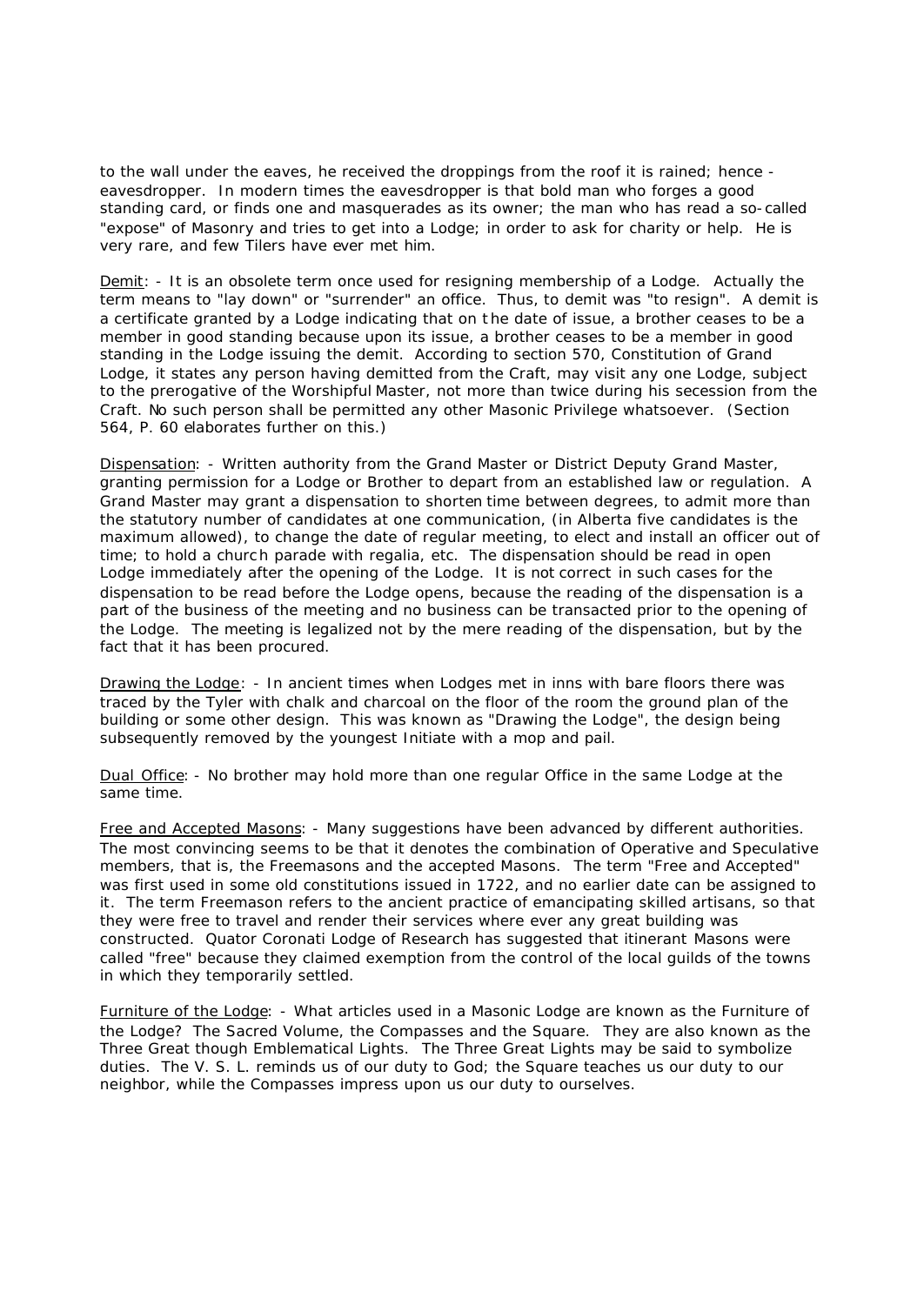Whence comes the Due Guard? It is a symbol of obligation; a reminder by him who uses it to all who see him do so that he remembers his promises. Masonic authorities are not in complete agreement as to the derivation of the words, although they unite as to what the words signify. Mackey thinks the words mean "to duly guard against". Lesser authorities are convinced the phrase has a French derivation coming from "Dieu Garde" - God guard me or you. It is universally used as a salute to the Master before the Altar and to the Wardens during the conferring of a degree, particularly in the Ancient York work.

The letters G. A. 0. T. U.: - Refer to Grand Architect, Great Architect, Grand or Great Artificer of the Universe, are titles under which Freemasonry refers to Deity. It is a symbol of Deity as named and worshipped in all religions.

Why is a Lodge meeting called a Communication? In old English "Communication" was to common, to share with others. In a Masonic Lodge "communion", "to common", is to gather in a "communication", signifying not just a meeting of men to legislate, but a gathering of men with a common purpose, governed by a common idea, believing in a common ideal.. It is one of the precious and delightful ways in which Masonry keeps alive an old, old idea in the words of long ago.

High Time or High Twelve: - Expresses the hour of noon, when the sun is high.

Hourglass: -- - Why is the hourglass found in some old Masonic designs? Among the Ancient Egyptians in their religious processions the hourglass was carried as an ast ronomical emblem of time.

Immovable Jewels: - Why are the Tracing Board and the Rough and Perfect Ashlars called the "Immovable Jewels"? Because they lie open and immovable in the Lodge for the Brethren to moralize on.

Moveable Jewels: - Why are the Square, level and Plumb - rule referred as the movable jewels? Because they are worn by the Master and his Wardens and are transferable to their successors on nights of installation.

Word Hele (Heal): - Oxford dictionary gives two basic descriptions:

- 1. Obsolete: to hide, conceal, to keep secret.
- 2. To cover, cover in, still in local use, especially in the senses
	- a. to cover roots seeds, etc. with earth.
		- b. to c over with slates or tiles, to roof.

Several English and European variations indicate a "hayl" pronunciation, the more recent pronunciation as "heel" so that it rhymes with Keel or Kneel. We use an archaic word, out of sentiment perhaps, but I see no reason for maintaining an archaic or doubtful pronunciation, when all the rest of our ritual is in modern usage.

Why the Rough Sands of the Sea Shore? Entered Apprentices are often puzzled by the reference, "to the rough sands of the sea where the tide regularly ebbs and flows twice in every twenty--four hours." This is a survival of an old superstition. The sea shore, covered by high tide and exposed at low tide, is neither land nor water and anyone buried there would never find rest, but would roam throughout eternity This comes from the days when the customs of proper internment were deemed of high importance. Christians were required to be buried in consecrated ground. On the other hand malfactors were often buried at public cross-roads. Vengeance would thus go beyond the grave.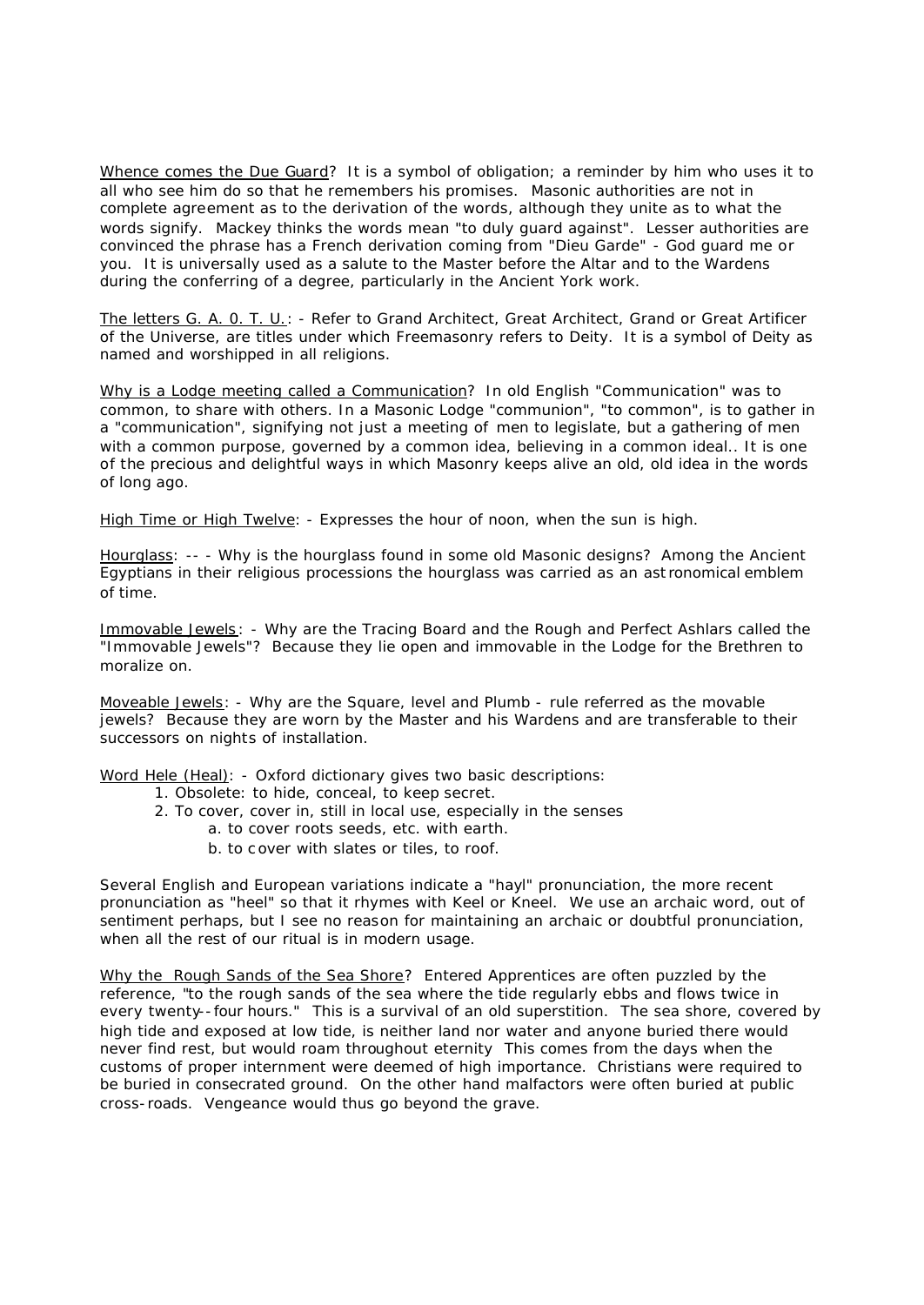Warden: - Warden or Guardian signified that the Junior Warden guards the South Gate and the Senior Warden guards the West. The Junior Warden's especial duty is to guard the Lodge against the entry of unqualified persons while the Senior Warden has to guard the work and the privileges of the brethren. Thus, candidates first knock at door to gain admission then at Junior Warden's pedestal and thirdly at Senior Warden's pedestal where he is permitted to "enter" and thus share in the privileges of the brethren.

Indented or Tessellated Border:--- What is the symbolism of the indented or tessellated border of a Lodge? The Masonic Lectures refer to the indented or tessellated border as one of the "ornaments" of the Lodge, which refers us to the planets which, in their various revolutions, form a beautiful border or skirt work round that grand luminary, the sun, as the other does round that of a Freemasons Lodge.

Ionic Column: - Denotes wisdom and its position is at the Master's Station in the East.

Jubela, Jubelo, Jubelum: - These are the traditional names of the three assassins in Masonic legend.

Just, Perfect and Regular: - What is the meaning of the phrase as applied to a Masonic Lodge? A Lodge is said to be "Just" when it contains the V. S. L. unfolded. "Perfect" when it comprises seven members; and "Regular" when the Charter or Warrant of constitution is in evidence.

Landmarks of the Order: - The following definitions are given by competent authorities:

- a. Leading and essential characteristics.
- b. Leading principles from which there can be no deviation.
- c. Universal laws of Masonry.
- d. Ceremonies, rules and laws deemed absolutely necessary.
- e. Immemorial and universal observances.

Opinions vary widely regarding the recognized Landmarks of the Order and their number. Some authorities have produced lengthy lists of Landmarks; others have declined to recognize more than two or three. Grand Lodge of England has made no pronouncement on the subject. Mackey sets down a list of twenty-four.

The first Great Landmark is a belief in one Supreme Being. The second is the acceptance of the rule that the Open Volume of the Sacred Law is indispensable in every Lodge while the Lodge is working. The third is a belief in the immortality of the soul. These three, I believe, are the most commonly recognized and pre-requisite Landmarks of the Order. Many others such as, the equality of all Freemasons, Secrecy of modes of recognition, the modes themselves, Secrecy of Ballot, that every Lodge shall be tyled. etc.

The Three Lesser Lights: - What is their symbolism? We are told that Freemasonry is a "peculiar system of morality", or, in other words, a system of law and order. In all systems of law and order there is a division into duties and rights, duties which the subjects owe to the governing powers, and rights to which the subjects are entitled from those powers. As the three Great Lights represent duties, so the Three Lesser Lights may be said to symbolize rights, the rights we may expect from the government of the Sun, the Moon and the Master.

What is symbolism of Level? As the level is to lay levels and prove horizontals, it is, the emblem of "Equality", reminding us of the equal measures we should pursue in our dealings with our Brethren.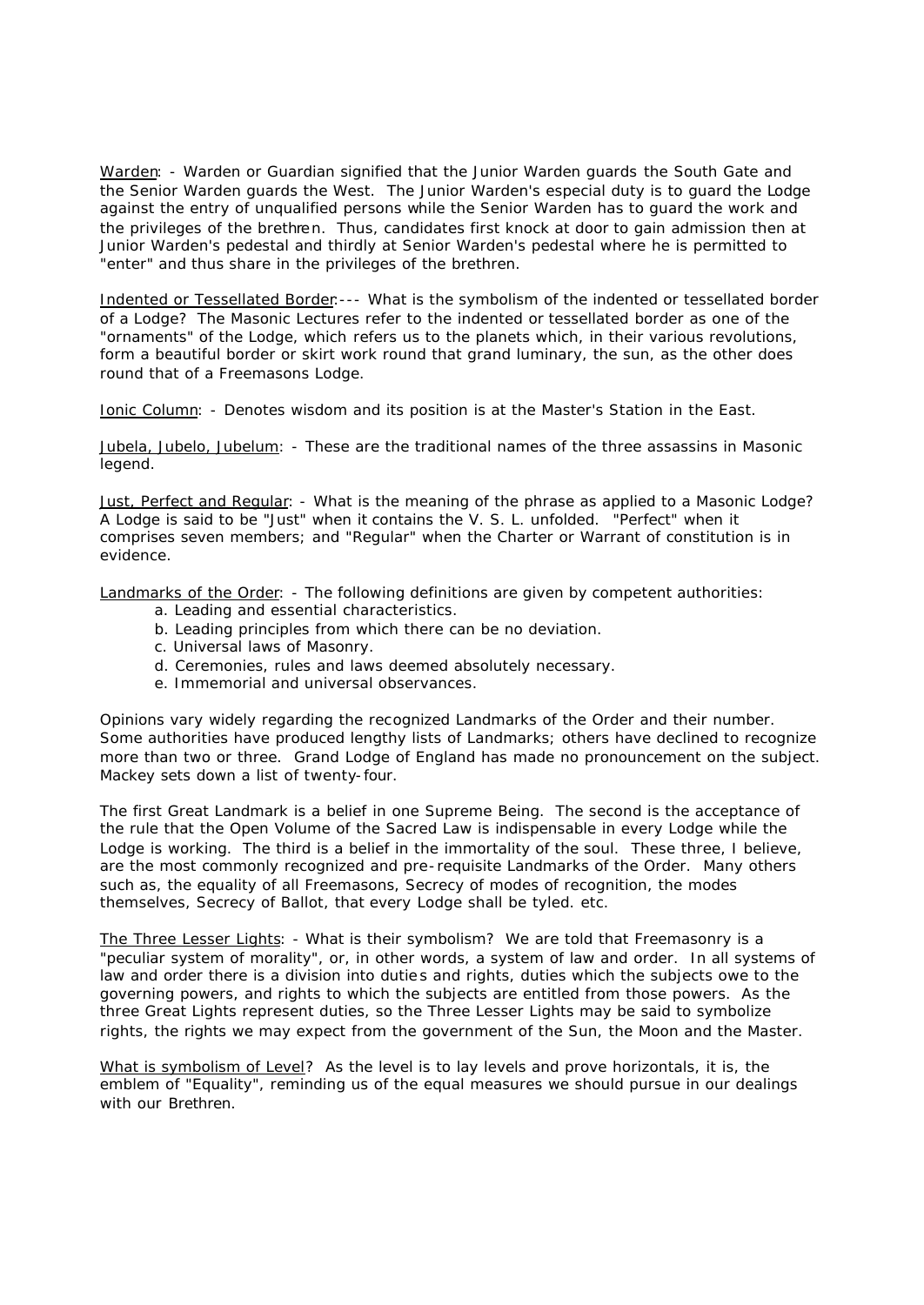What is the symbolism of the Lily-work on the two Great Pillars? Among the Egyptians the lily-work was in the form of a lotus flower, a symbol representing humanity, universality, and at times, the passive or feminine principle of life. Hence, the explanation of the Second Degree tracing board tells us that Lily-work denotes "Peace".

"Lions' Paw: - The Lion's paw was a well known mark among Mediaeval Masons. In India the lion is sometimes said to represent the Divine Spirit in Man. The Egyptians used it as the symbol of the life giving power of the sun. Among the Jews, it was the emblem of the tribe of Judah, from which came the Messiah. In the legend of Osiris the body of Osiris, when recovered, is lifted back to life by the strong grip of the lion's paw.

Lodge: - Why is an Assembly of freemasons known as a Lodge? Mackey gives three definitions of the word:

- 1. It is a place in which Freemasons meet, more frequently called "lodge-room".
- 2. The assembly or organized body of Freemasonry duly congregated for labour or business.
- 3. A piece of furniture made in imitation of the Ark of the Covenant.

Some monitors say, "A Lodge is a constitutional number of Masons, duly assembled, with the Holy Bible, Square and Compasses, and a charter or warrant empowering them to work". In the Middle Ages the Operative Masons when employed on the erection of a building, used to erect for their use a temporary building they called the "Lodge". The shed served as a storehouse, a general assembly place, living quarters, protection from the weather and just a social gathering place.

Maul? It is defined as a "large hammer, generally made of wood and especially adapted for driving wedges. The setting maul is also a symbol of the third degree and is said to have been the implement by which the stones were set up at the Temple. Implement by which our G. M. Hiram Abif was slain by the third Ruffian.

Mosaic Pavement: - What is its symbolism? It is referred to as one of the "Ornaments" of the Lodge, variegated and chequered to point out the "diversity of objects which decorate and adorn the creation, the animate as well as the inanimate parts thereof ". Its partly-coloured stones of black and white have been readily and appropriately interpreted as symbols of the evil and good of human life.

Mote: - What is the meaning of the word "Mote" in the familiar phrase "So Mote It Be"? The word is derived from the Anglo-Saxon "motan", which meant "to be allowed". The phrase "So Mote It Be " may be interpreted as "So May It Be".

Jewels of a Lodge: - Every Lodge is furnished with six jewels, three of which are movable and three immovable. They are termed Jewels because they have a moral tendency which renders them jewels of inestimable value.

The Movable Jewels, so called because they are not confined to any particular part of the Lodge, are the rough ashlar, the perfect ashlar, and the trestle-hoard.

The Immovable Jewels are the square, the level and the plumb. They are termed immovable because they are appropriat ed to particular parts of the Lodge, where alone they should be found, namely, the square to the East, the level to the West, and the plumb to the South. In English Masonry, the reverse is true. There, the square, level and plumb are called movable jewels because they pass from the three officers who wear them to their successors.

Ne Varietur: - What is the actual meaning of the phrase "Ne Varietur" on a Freemason's certificate? "Lest it be changed".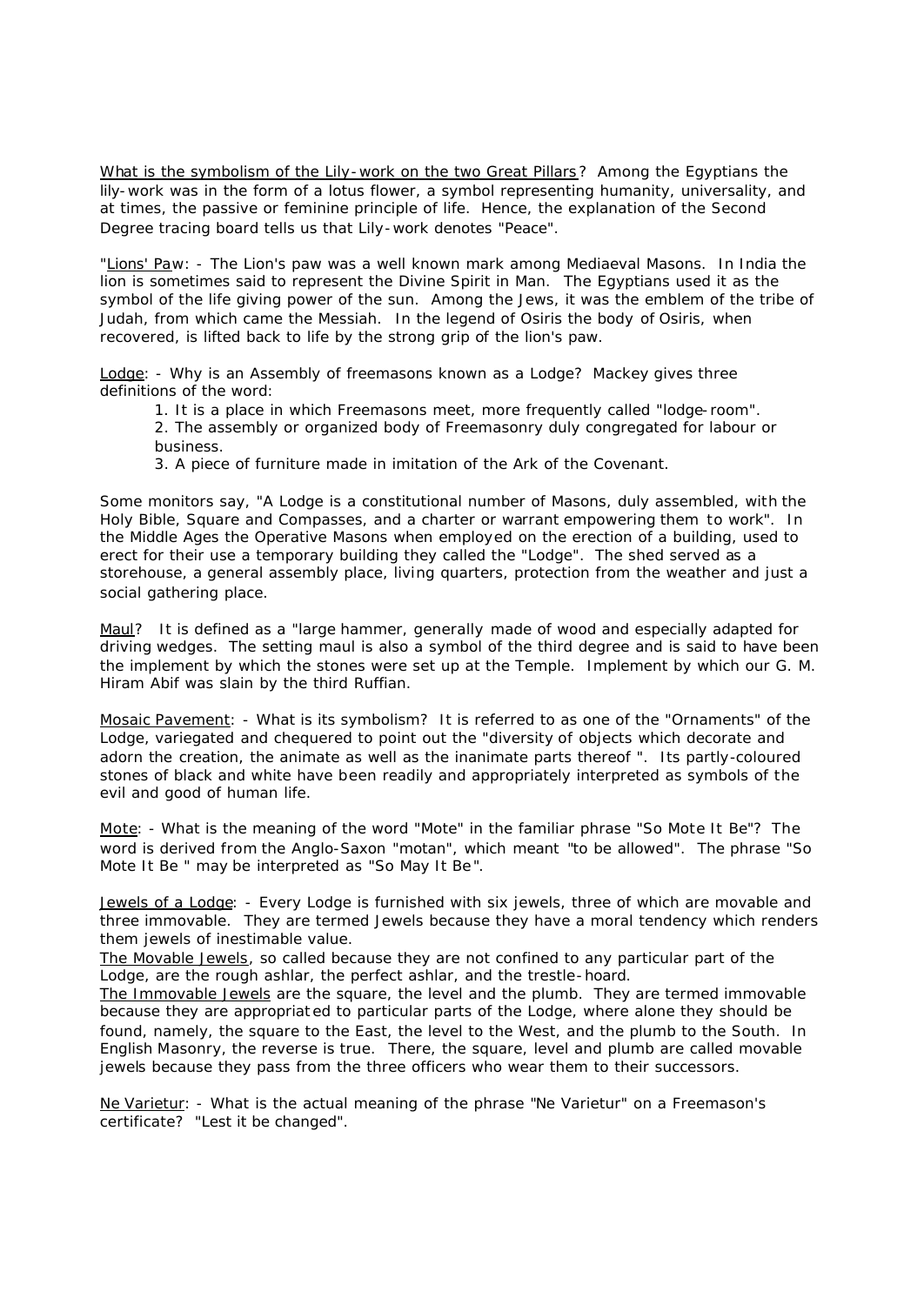North East Corner: - To what does this ceremony refer? In this important ceremony the candidate becomes as one who is, to all outward appearance, a perfect and upright Mason, the representative of a spiritual cornerstone, on which he is to erect his future and moral Masonic edifice.

Plumb Rule: - Symbolism of the Plumb Rule is to "try and adjust uprights" so it is an emblem or symbol of integrity, teaching us to be just and upright in our dealings with our Brethren.

Point within a Circle: - It may be said that the Point within the Circle represents God in the center of the Universe.

Profane: - Why do Masons speak of the uninitiated as the "Profane."? The word "profane" is derived from two latin words, pro, meaning "in front of", and "fanum" meaning "the temple". Hence the profane are those in front of or outside, "the temple".

Reverence: - Origin of the sign, we need seek no further back than the time when "our Grand Master Moses" placed his hand on his heart in token of obedience (or reverence) when the Lord appeared to him in the Burning Bush.

Symbolism of the Square: - The square, the second of the three great lights symbolizes Morality, defined in Masonic Ritual as the duties we owe to our neighbor.

Sword: - From very early times the sword has been regarded as an emblem or symbol of authority. Sword pointing to the naked heart demonstrates that justice will sooner or later, overtake us.

Tracing Board, Origin of: - In ancient times there existed a custom known as "Drawing the Lodge", a design being traced on the floor of the Lodge by the Tyler, representing the ground plan of a building or some other design, which drawing was afterwards erased by the youngest initiate with a mop and pail. Later, other methods were adopted, and the mode was evolved of depicting the plan on a sheet of linen floorcloth, which could be rolled up when not in use. These ancient floor cloths were the primitive form of the present day Tracing Boards. Later the designs were transferred to Boards, the floor cloths being used only to show the square pavement.

A Trestle Board: - In ancient times was a board upon which the Master inscribed designs for the guidance and instruction of the Brethren.

Tyler (obsolete): -- Tiler, an officer of a symbolic Lodge whose duty is to guard the door of the Lodge and to permit no one to pass who is not duly qualified and has not the permission of the Master. The title is derived from the operative art; for as in Operative Masonry the Tiler, when the edifice is erected, finishes and covers it with the roof (of tiles), so in Speculative Masonry, when the lodge is duly organized, the Tiler closes the door, and covers the sacred precincts from all intrusion. Necessary qualification of a Tiler is that he should be a Master Mason. No one who has not advanced to M. M. degree can legally discharge the functions of Tiler Tiler is usually compensated for his services. He is considered, in a sense, a servant of the Lodge. It is his duty to prepare the Lodge for its meetings, arrange the furniture in its proper place and make all other arrangements for the convenience of the Lodge. Tiler need not be a member of the Lodge he tiles. In the cities, one brother often performs the duties in several Lodges.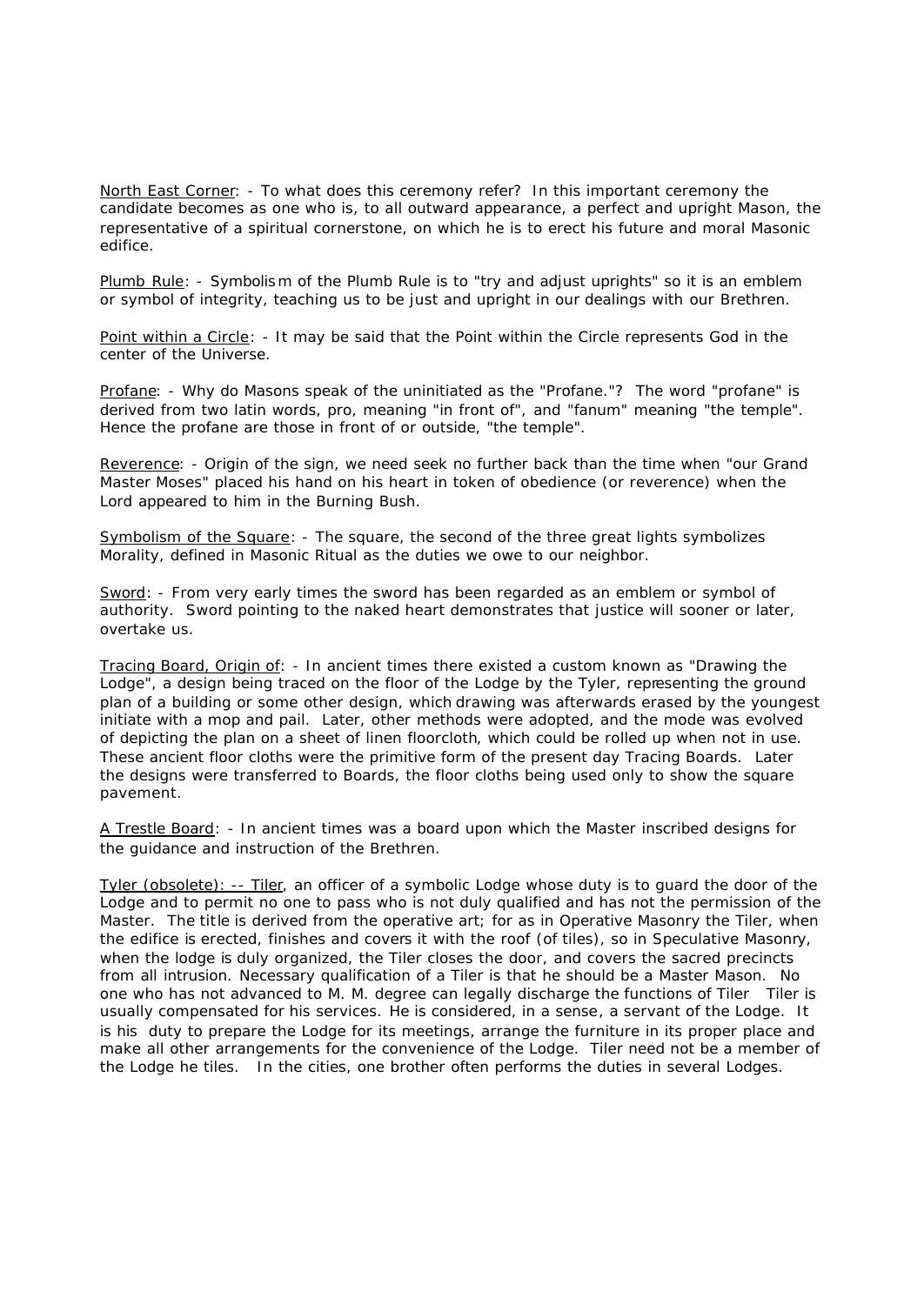This is a very important office and owes its existence to the very landmarks of the order; for from the peculiar nature of our Institution, it is evident tht there never could have been a meeting of Masons for Masonic purposes, unless a tiler has been present to guard the Lodge from intrusion.

Tile (tyle obsolete): -- A Lodge is said to be tiled when the necessary precautions have been taken to prevent the approach of unauthorized persons; and it is said to be the first duty of every Mason to see that this is done, before the Lodge is opened.

Tiler's Oath: -- Before any stranger and unknown visitor can gain admission into a Masonic Lodge, he is required in America to take the following Oath:

"I ………….. do hereby and hereon solemnly and sincerely swear that I have been regularly initiated, passed, and raised to the sublime degree of a Master Mason in a just and legally constituted Lodge of such; that I do not now stand suspended or expelled; and know of no reason why I should not hold Masonic communication with my brethren. "

It is called the Tiler's oath because it is usually taken in the Tiler's room and was formerly administered by that Officer, whose duty it is to protect the Lodge from the approach of unauthorized visitors. It is now administered by the committee of examination, and not only he to whom it is administered, but he who administers it, and all who are present must take it at the same time. It is a process of purgation, and each one present, the visitor as well as the members of the Lodge, is entitled to know that all the others are legally qualified to be present at the esoteric examination. (This custom is unknown in England).

Esoteric Masonry: - That secret portion of Masonry which is known only to the initiates as distinguished from exoteric Masonry, or monitorial, which is accessible to all who choose to read the manuals and published works of the Order.

The derivation of the words is from the Greek, internal and first used by Pythagoras, whose philosophy was divided into taught to all, and the esoteric, or that taught to a select few; and thus his disciples were divided into two classes, according to the degree of initiation to which they had attained, as being either fully admitted into the society and invested with all the knowledge that the Master could communicate, or as merely postulants, enjoying only the public instructions of gradual reception of further knowledge.

Equivocation: - The words of the covenant should be made without evasion, equivocation or mental reservation. This is exactly in accordance with the law of ethics in relation to promises made. And it properly applies in this case because the covenant, as it is called, is simply a promise, or series of promises, made by the candidate to the Fraternity; to the brotherhood into whose association he is about to be admitted. In making, a promise, an evasion is the eluding or avoiding the terms of the promise; and this is done, or attempted to be done, by equivocation, which is by giving to the words used a secret signification, different from that which they were intended to convey by him who imposed the promise, so as to mislead, or by mental reservation, which is a concealment or withholding in the mind of the promiser of certain conditions under which he makes it, which conditions are not known to the one to whom the promise is made.

Warrant: - Can a Lodge meet without a warrant? No Lodge except when acting under dispensation can meet without a warrant of Constitution. If a warrant be lost or withheld, the Lodge must suspend its meetings until a new warrant or a warrant of confirmation has been granted, or until the original warrant be restored.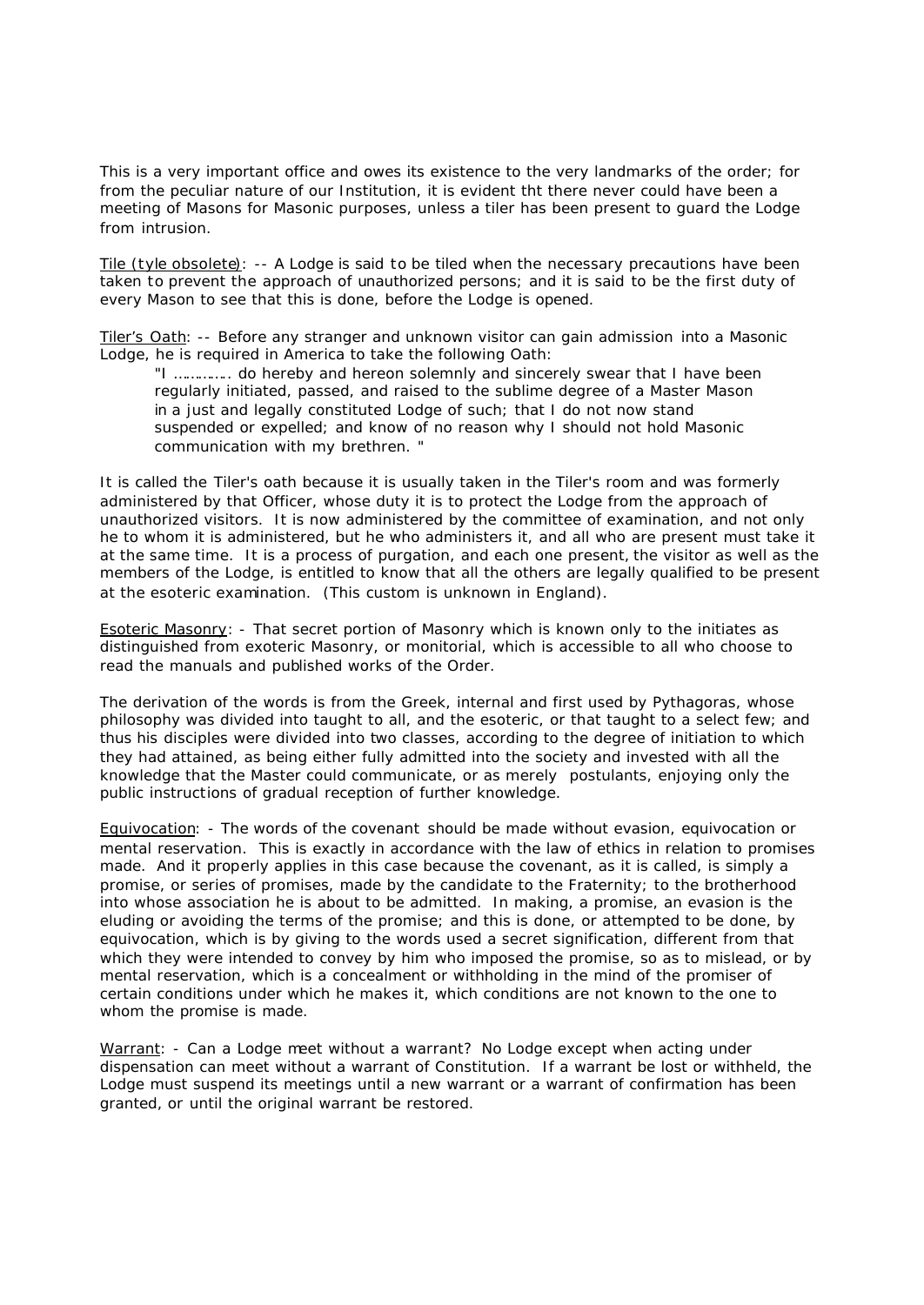Winding Staircase: - Dr. Mackey has written: It is a symbol and a symbol only that we must study this beautiful legend of the Winding Stair..... an allegory to teach us the ascent of the mind from ignorance, through all the toils of study and the difficulties of obtaining knowledge, receiving here a little and there a little, adding something at each step, until in the middle chamber of life, in the final fruition of manhood, the reward is obtained and the purified and elevated intellect is invested with the reward, in the direction how to see God and God's truth.

Worshipful Sir: - Is it correct to address the Master as Worshipful Sir? It is not correct. He should always be addressed as "Worshipful Master".

Hoodwinked: - As you were in darkness, so should you keep the world without, as relates to the several secrets of Masonry, until they had obtained them as lawfully as you were then about to do. Second, that your heart might be taught to conceal before your eyes beheld the beauties of Masonry.

Token: - Word is derived from the Anglo-Saxon, tacn, which means a sign, type or representation, that which points out something; and this is traced to talcan, to teach, show or instruct, because by a token we show or instruct others as to what we are. The word was well known to the fraternity and was in use at the time of the revival with precisely the same meaning that is now given to it as a mode of recognition. In Masonry, the grip of recognition is called a token because it is an outward sign of the covenant of friendship and fellowship entered into between the members of the Fraternity.

Mystic Tie: -- What is the Mystic Tie of Fraternalism? The sacred and inviolable bond which unites men of the most discordant opinions into one band of brothers, which gives but one language to men of all nations and one altar to men of all religions, is properly, from the mysterious influence it exerts, denominated the mystic tie; and Freemasons, because they alone are under its influence, or enjoy its benefits, are called "Brethren of the Mystic Tie".

Opening of Lodge: - What are the purposes effected at the opening of the Lodge? The master is reminded of the dignity of his character and position, and the brethren of the respect and veneration due him in their sundry stations. These are not, however, the only advantages resulting from a due observance of the ceremony; a reverential awe for Diety is inculcated and the eye is fixed on that object from whose radiant beam alone light can be derived. Hence, in this ceremony, we are taught to adore the Great Architect of the Universe, and to supplicate the labors then begun may be continued in peace and closed in harmony.

Stand to and Abide by: - What are the requirements of every Mason? The convenant of masonry requires every Mason "to stand to and abide by" the laws and regulations of the order whether expressed in the edicts of Grand lodge, the by-laws of his Lodge, or the landmarks of the Instutution.

Symbol: - What is the derivation, and use of a symbol? Latin symbolum, a word derived from the Greek sumbolon from sumballein, to suspect, divine, compare; a word of various meanings even with the ancients; who used it to denote a sign, a mark, watchword, signal, token, etc., its meaning is still more various in modern times. Freemasonry is a complete system of symbolic teaching and can be known, understood and appreciated only by those who study its symbolism and make themselves acquainted with its occult meaning. To such, Freemasonry has a grand and sublime, significance. Its symbols are moral, philosophical and religious, and all these are pregnant with great thoughts, and reveal to the intelligent Mason the awful mystery of death.